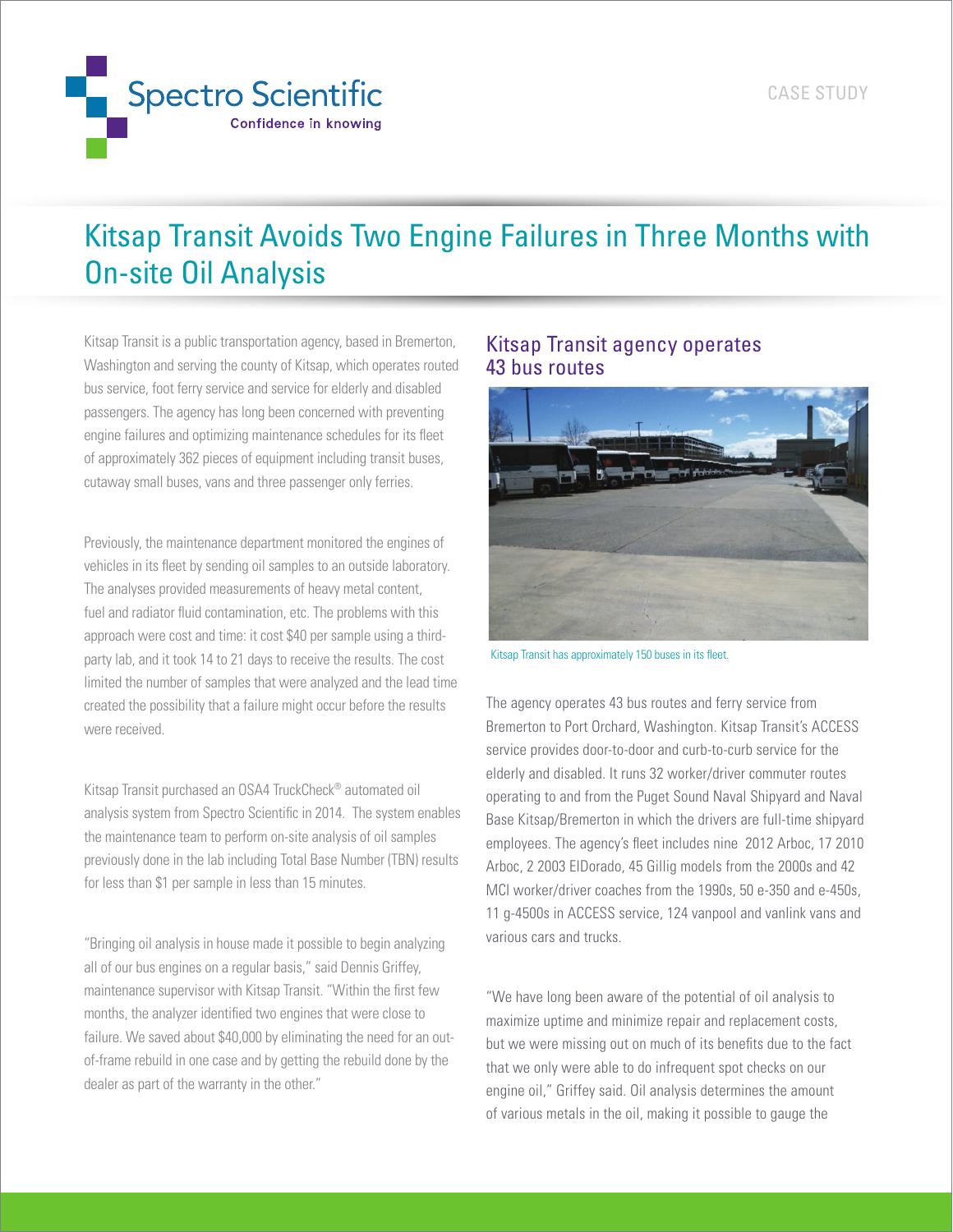amount of internal wear. Oil analysis also helps determine the condition of the oil by measuring solids formed by oxidation and by determining the viscosity of the oil. Tracking the condition of the oil helps reduce the risk of catastrophic failure and it can also reduce the high cost of changing and disposing of oil in heavy machinery.

The agency operates on a fleet schedule, which involves performing an in-frame rebuild every 300,000 miles. In an inframe rebuild, the block is rebuilt without removing the block from the frame. This type of rebuild typically involves replacing the pistons, rods and rings but not the spinning parts. An out-offrame rebuild requires removing the block from the frame and replacing the camshaft, crankshaft, valve lifters, pistons, rods and rings. The cost of an in-frame rebuild ranges from \$13,000 to \$25,000 for the buses operated by Kitsap Transit and an out-offrame rebuild is roughly double the cost of an in-frame rebuild. An in-frame rebuild is sufficient in most cases; however, an out-of-frame rebuild often becomes necessary when an engine failure occurs.

## Technicians trained to use oil analyzer in two hours

"When we saw the automated TruckCheck oil analysis system at a trade show, we were surprised at how reasonable the cost was," Griffey said. "We figured that we could pay for the instrument if we were able to avoid the need for just two outof-frame rebuilds by preventing engine failures. I presented a cost justification to the department director and gained approval to include it in the budget. Each of our technicians took a two hour course, which was sufficient to enable them to operate the instrument and perform oil analysis."

The TruckCheck analyzer is a tandem spectrometer that integrates an Optical Emission Spectrometer (OES) and an infrared module. The OES excites a portion of the used oil sample and measures the concentration of sub-microscopic metals in solution. These metals are present due to normal and abnormal component wear. The infrared module scans a portion of the used oil sample to measure the physical properties of the oil and look for contaminants. An onboard computer controls both

spectrometers and tabulates the results gathered from each, including information about the oil and the vehicle as provided by the operator. The software generates a report that includes the test results and a diagnostic statement that alerts the operator if any of the results are outside normal ranges.



Technicians obtain oil analysis results in less than 15 minutes.

Kitsap Transit technicians now perform oil analysis routinely whenever they change the oil of a bus engine. "One of the first things we discovered was that our oil was not meeting the V40 or V100 spec even right after we changed it," said Bill Rich, lead mechanic for Kitsap Transit. "Furthermore, we found that we were losing an additional 10 points on the V40 spec over the life of the oil. Running our engines with the viscosity low tends to increase engine wear. So we switched to a different oil supplier. Now we monitor the oil with every change to make sure it meets the spec." The V40 spec refers to the viscosity at 40°C while V100 refers to viscosity at 100°C.

## \$15,000 saved by avoiding out-of-frame overhaul

"A month ago I tested a mid-size Cummins diesel engine and found that it was high on heavy metals," Rich said. "The engine was not scheduled to be rebuilt for 11 months so it's highly likely that it would have failed some time before that point. In that case, we probably would have lost the spinning components